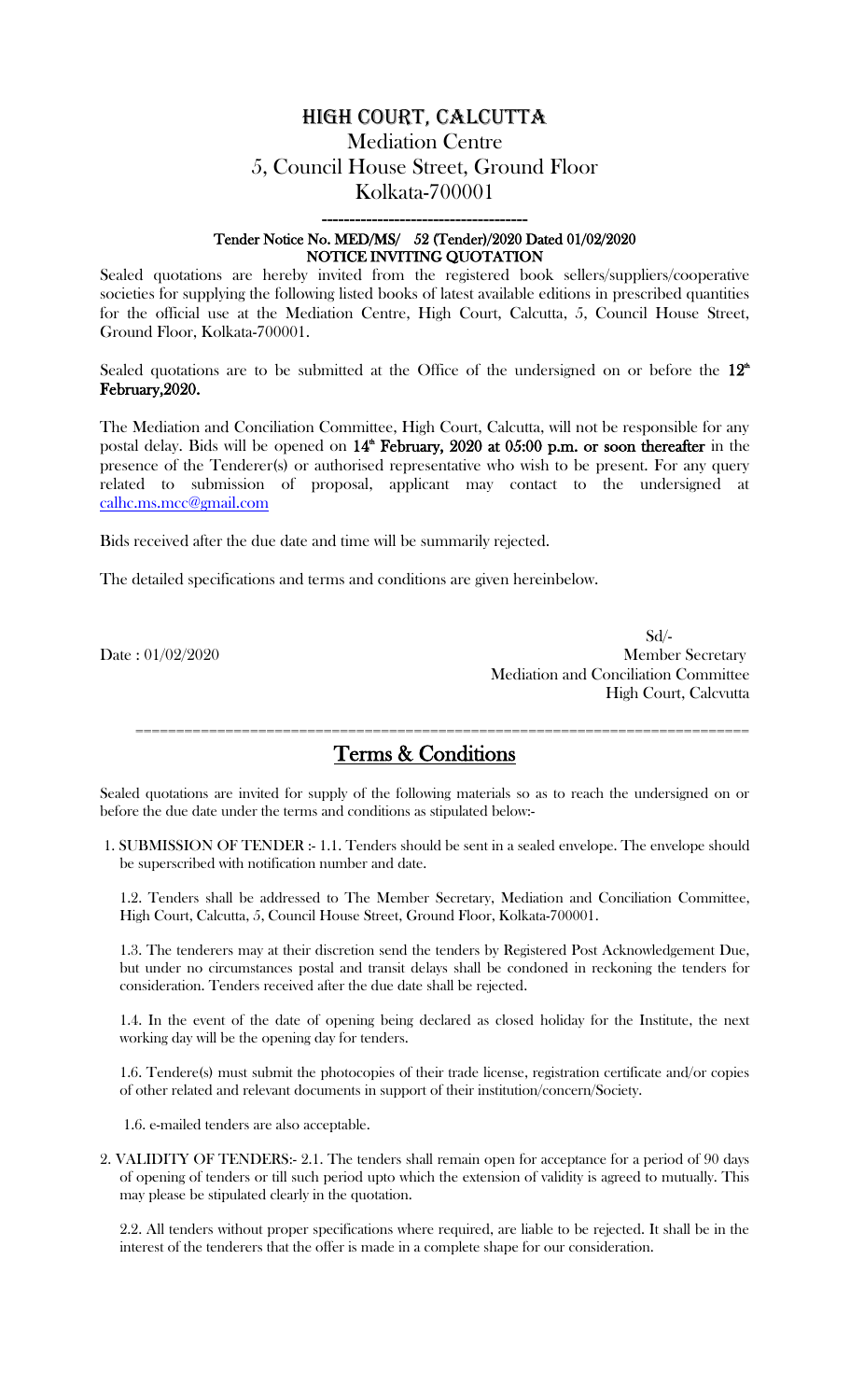2.3. Quotation for each book should compulsorily specify the edition details of the book(s0 quoted for supply.

- 2.4. Quotation may also be submitted for any or part of the required books.
- 3. QUANTITY DISCOUNTS/RATES:- The Hon'ble Mediation and Conciliation Committee, High Court, Calcutta will be at liberty to accept quotations with higher rate(s) in deserving cases.
- 4. TERMS OF PAYMENT:- All payments against accepted offer(s) will be made on satisfactory supply of all the quoted items/books, by account payee cheque/ bank transfer through the State Legal Services Authority, West Bengal.
- 5. RIGHT OF ACCEPTANCE:- The Hon'ble Committee reserves the right to reject any or all the tenders or accept any tender or part thereof without assigning any reasons or giving explanation thereof.

| Sl.<br>No. | <b>Book</b> detailes                                                                               | Publisher                                           | Quantity to be<br>supplied    | <b>Type</b>       |
|------------|----------------------------------------------------------------------------------------------------|-----------------------------------------------------|-------------------------------|-------------------|
| 1.         | <b>Mediation -Practice And Law</b><br>(The Path To Successful Dispute)<br><b>Resolution</b> )      | <b>LexisNexis</b>                                   | Seventy five<br>Copies        | <b>Hard Cover</b> |
| 2.         | A.N. Saha's Code of Civil<br><b>Procedure (three volumes)</b>                                      | Premier<br>Publishing<br>Company                    | Two sets                      | <b>Hard Cover</b> |
| 3.         | <b>Constitutional Law of India,</b><br>H.M. Seervai (3 Volumes)                                    | <b>Universal Law</b><br>Publishing Co.<br>Pvt. Ltd. | Two sets                      | <b>Hard Cover</b> |
| 4.         | <b>Alternative Dispute Resolution:</b><br><b>The Indian Perspective- Edited</b><br>by Shasank Garg | Oxford<br><b>University Press</b>                   | <b>Seventy five</b><br>Copies | <b>Hard Cover</b> |
| 5.         | <b>Principles of Law of Arbitration</b><br>in India - Dharmendra Rautrey                           | <b>Wolters Kluer</b>                                | <b>Two Copies</b>             | <b>Hard Cover</b> |
| 6.         | <b>DD Basu's Shorter Constitution</b><br>of India (Set of 2 Volumes)                               | <b>LexisNexis</b>                                   | <b>Two Sets</b>               | <b>Hard Cover</b> |
| 7.         | Commercial Courts Act, 2015<br>with 2018 amendment Act<br>(Bare Act)                               | Universal                                           | <b>Seventy five Sets</b>      | <b>Paper Back</b> |
| 8.         | The Indian Contract<br>Act, 1872(Bare Act)                                                         | Universal                                           | <b>Three Copies</b>           | Paper Back        |
| 9.         | The West Bengal Court Fees<br>Act, 1970 with latest<br><b>Amendments</b> (Bare Act)                | <b>Kamal Law</b><br>House                           | <b>Three Copies</b>           | <b>Paper Back</b> |
| 10.        | The Arbitration and<br>Conciliation Act, 1996 with latest<br>amendment(Bare Act)                   | Universal                                           | <b>Three Copies</b>           | <b>Paper Back</b> |
| 11.        | The Companies Act, 2013<br>(Bare Act)                                                              | Universal                                           | <b>Three Copies</b>           | <b>Paper Back</b> |
| 12.        | <b>Taxmann's Companies Act with</b><br><b>Rules (Bare Act)</b>                                     | Taxmann                                             | Two copies                    | <b>Paperback</b>  |
| 13.        | Indian Penal Code,1860 with<br>latest amendments (Bare Act)                                        | Universal                                           | <b>Three Copies</b>           | Paperback         |
| 14.        | <b>Psychology: The Study of</b><br>Human Behaviour- Braj Kumar<br><b>Mishra</b>                    | <b>PHI</b> Learning<br>Pvt. Ltd. New<br>Delhi       | <b>Three Copies</b>           | Paper Back        |
| 15.        | The Psychology Book (Big<br><b>Ideas Simply explained)</b>                                         | D.K.                                                | <b>Three Volumes</b>          | Paper Back        |
| 16.        | <b>Code of Criminal Procedure</b><br>(Bare Act)- Khastagir                                         | <b>Kamal Law</b><br>House                           | <b>Three Volumes</b>          | <b>Hard Back</b>  |

### Details of the books to be purchased (All of latest available editions)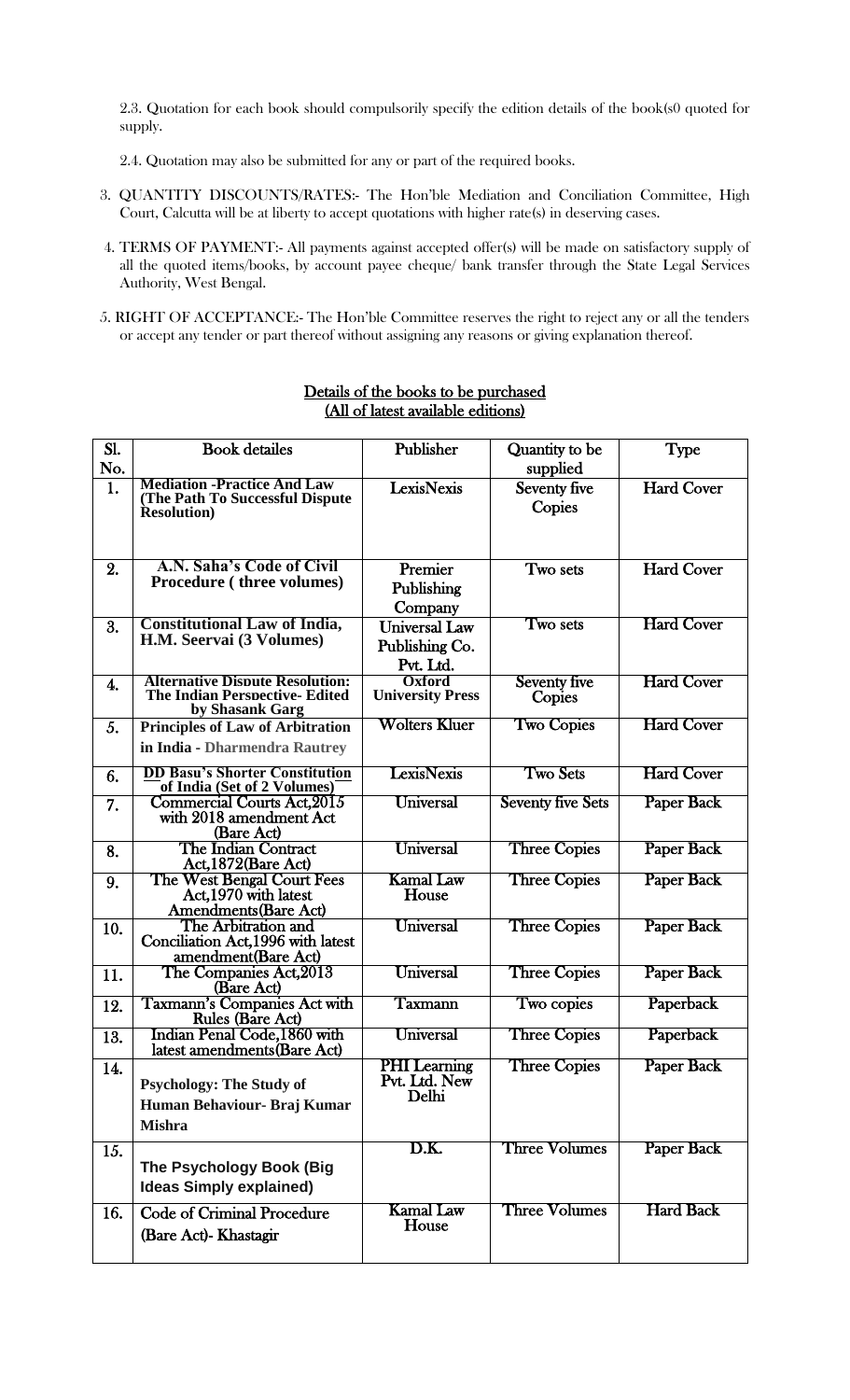# High court, Calcutta Mediation Centre 5, Council House Street, Ground Floor Kolkata-700001

### ------------------------------------- Tender Notice No. MED/MS/53(Tender)/2020 Dated 01/02/2020 NOTICE INVITING QUOTATION

Sealed quotations are hereby invited from the registered sellers/Stores/suppliers/cooperative Societies for supplying the following articles in prescribed quantities for the official use at the Mediation Centre, High Court, Calcutta, 5, Council House Street, Ground Floor, Kolkata-700001.

Sealed quotations are to be submitted at the Office of the undersigned on or before the  $12<sup>th</sup>$ February,2020.

The Mediation and Conciliation Committee, High Court, Calcutta, will not be responsible for any postal delay. Bids will be opened on  $14^{\text{th}}$  February, 2020 at 05:00 p.m. or soon thereafter in the presence of the Tenderer(s) or authorised representative who wish to be present. For any query related to submission of proposal, applicant may contact to the undersigned at [calhc.ms.mcc@gmail.com](mailto:calhc.ms.mcc@gmail.com)

Bids received after the due date and time will be summarily rejected.

The detailed specifications and terms and conditions are given hereinbelow.

 Sd/- Date : 01/02/2020 Member Secretary Mediation and Conciliation Committee High Court, Calcvutta

Terms & Conditions

===========================================================================

Sealed quotations are invited for supply of the following materials so as to reach the undersigned on or before the due date under the terms and conditions as stipulated below:-

1. SUBMISSION OF TENDER :- 1.1. Tenders should be sent in a sealed envelope. The envelope should be superscribed with notification number and date.

1.2. Tenders shall be addressed to The Member Secretary, Mediation and Conciliation Committee, High Court, Calcutta, 5, Council House Street, Ground Floor, Kolkata-700001.

1.3. The tenderers may at their discretion send the tenders by Registered Post Acknowledgement Due, but under no circumstances postal and transit delays shall be condoned in reckoning the tenders for consideration. Tenders received after the due date shall be rejected.

1.4. In the event of the date of opening being declared as closed holiday for the Institute, the next working day will be the opening day for tenders.

1.6. Tendere(s) must submit the photocopies of their trade license, registration certificate and/or copies of other related and relevant documents in support of their institution/concern/Society.

1.6. e-mailed tenders are also acceptable.

2. VALIDITY OF TENDERS:- 2.1. The tenders shall remain open for acceptance for a period of 90 days of opening of tenders or till such period upto which the extension of validity is agreed to mutually. This may please be stipulated clearly in the quotation.

2.2. All tenders without proper specifications where required, are liable to be rejected. It shall be in the interest of the tenderers that the offer is made in a complete shape for our consideration.

2.3. Quotation for each article should compulsorily conform to the prescribed specification or higher specification.